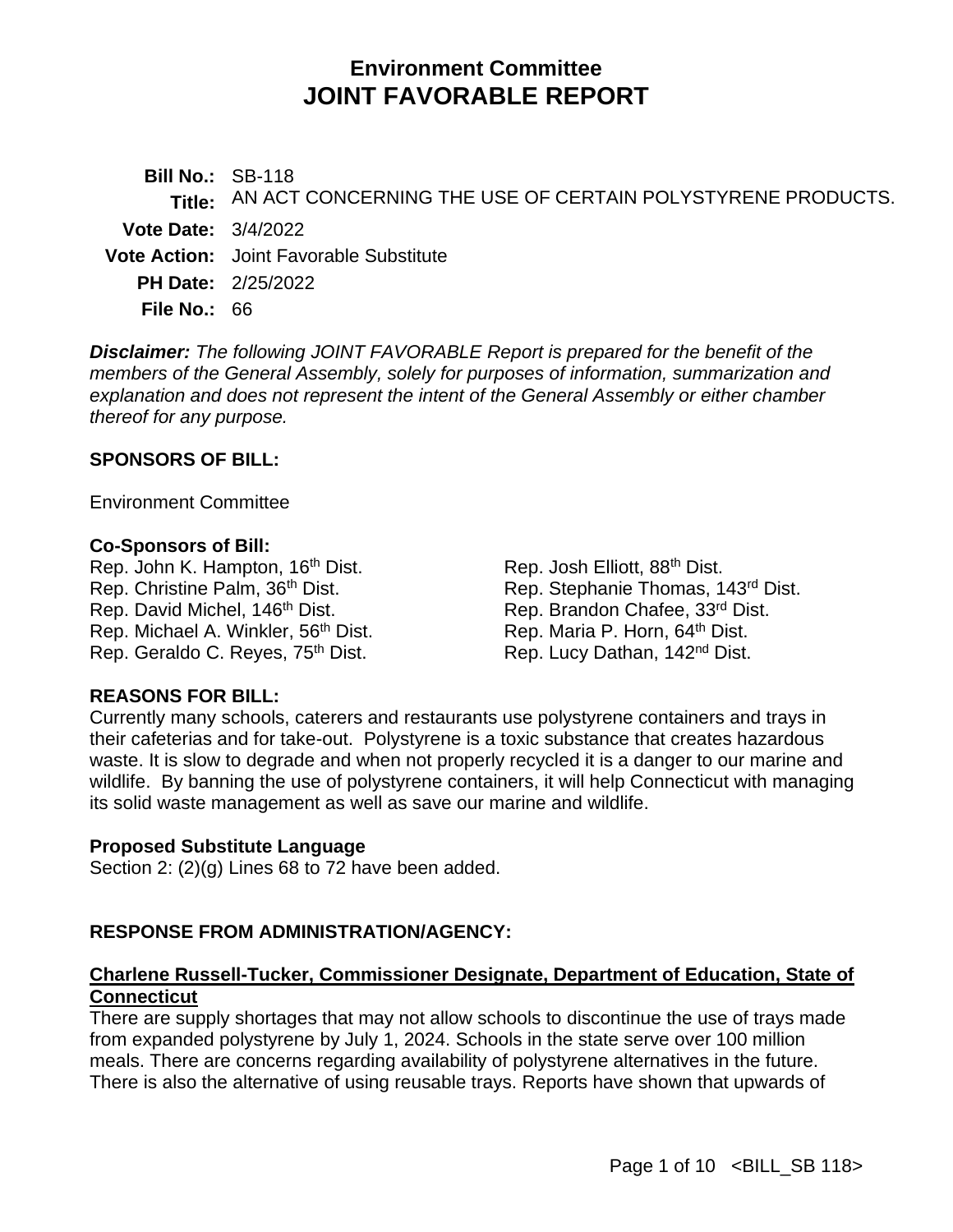90% are lost annually due to being thrown away or broken. This would result in additional costs for the state as along with costs for maintenance of reusable trays.

### **NATURE AND SOURCES OF SUPPORT:**

#### **Janet Bellamy, Ashford, CT**

The styrene can leach from containers at higher temperatures and with certain foods. Polystyrene cannot be recycled. Polystyrene does not biodegrade. It will remain in the environment and in human and animals' bodies.

#### **Amy Blaymore Paterson, Connecticut Land Conservation Council**

We need to do everything we can to help protect our land. Polystyrene litter is bad for the environment and wildlife. Reducing the use will help keep our land and water clean while also protecting wildlife.

### **Lori Brown, Executive Director, Connecticut League of Conservation Voters**

Polystyrene products are rarely biodegradable and can remain in the environment years after they are discarded by the consumer. The pollution usually falls disproportionately on lowincome communities and communities of color. Polystyrene products pose serious threats to marine life, wildlife, and human health. Chemicals found in polystyrene have been identified as carcinogens by the Department of Health and Human Services. These chemicals should not be in our food, water or airways.

#### **James Adams, New Haven, CT**

Mr. Adams testified in strong support of the bill. Polystyrene also adds a significant burden to CT's current waste disposal problems. It is hard to dispose of polystyrene since it is extremely slow to degrade, cannot be recycled, and releases toxins.

#### **Mr. Tom Adamski, Southbury, CT**

Mr. Adamski testified in support of the bill. Polystyrene attracts and hold toxins that can harm marine life. Mr. Adamski suggested that the language "Recycling for plastics includes a fuel that is converted to a raw material that is used for the manufacture of new products," should not be included in the bill. This could lead to a demand of single use plastics.

#### **Mrs. Myra Aronow, Haddam, CT**

Mrs. Aronow testified in support of the bill. Polystyrene attracts and hold toxins that can harm marine life. Mrs. Aronow suggested that the language "Recycling for plastics includes a fuel that is converted to a raw material that is used for the manufacture of new products," should not be included in the bill. This could lead to a demand of single use plastics.

#### **Hector Arzeno, Cos Cob, CT**

Hector Arzeno testified in full support in SB 118.

#### **Abe Baker-Butler, New Haven, CT**

Abe Baker-Butler testified in strong support of SB 118. Students are put at risk from eating off polystyrene trays. They can also lead to significant irritation and health risks. Polystyrene has extremely harmful environmental impact and should not be used in our state.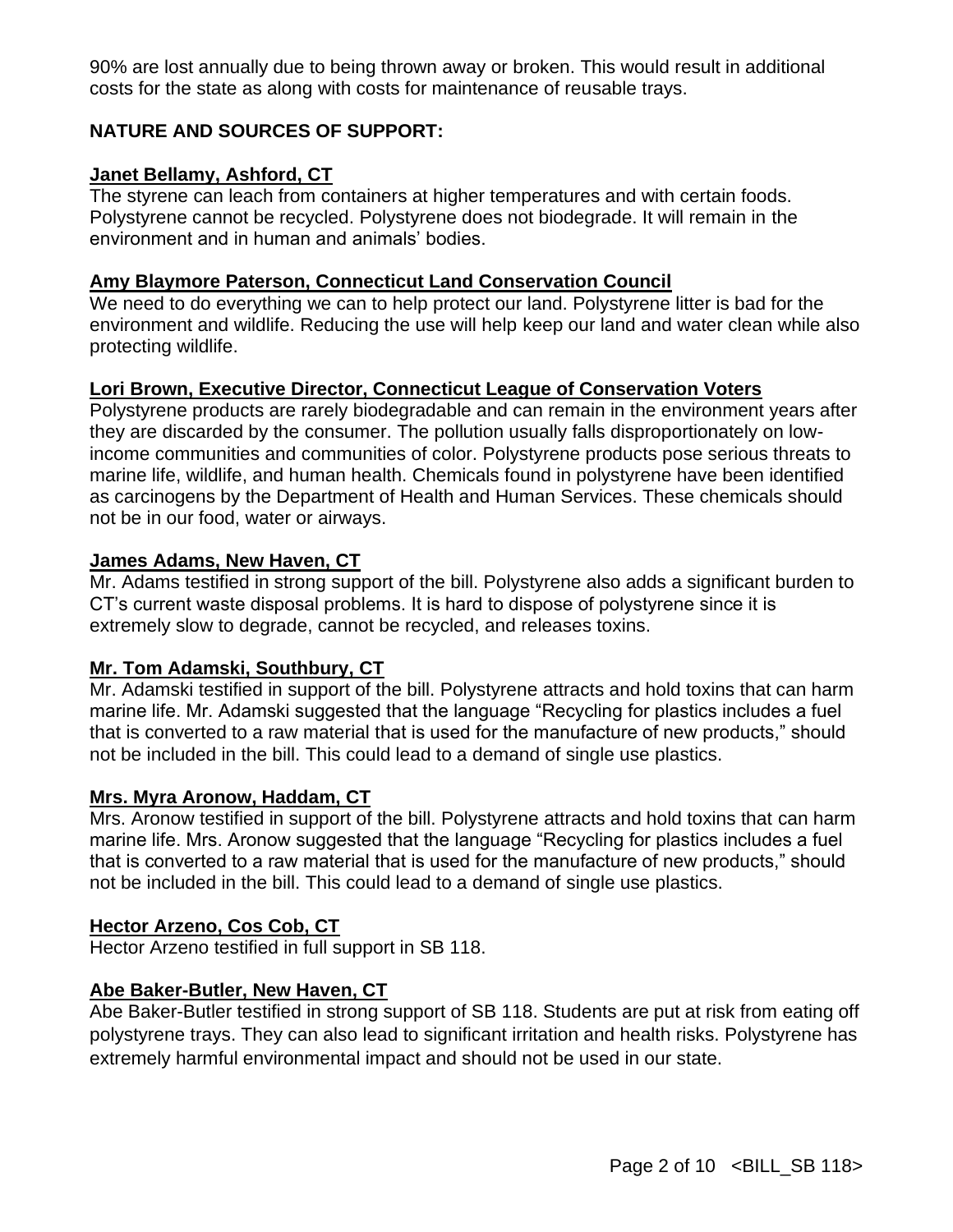## **Betty Ball, BYO Norwalk, and Jeanine Behr Getz, BYOCT**

BYOCT strongly supports sb 118. BYOCT ordinances have banned non-essential polystyrene. BYOCT suggested language changes to strengthen SB 118.

### **Vincent Brancato, Woodbury, CT**

Polystyrene products are a plight in so many ways. They do not decompose and would be in our landfills, or oceans forever when disposed of – unless they are incinerated which would cost both energy and serve to pollute the air we breathe.

## **Alicea Charamut, Executive Director, Rivers Alliance of Connecticut**

Talk to anyone who has participated in river clean up and they will tell you single-use polystyrene is a serious threat to our waters and aquatic environment. It easily breaks down into small pieces and is impossible to remove from riverbanks and shorelines, it then makes it to the ocean. School-aged children, teenagers and college students are more aware than older adults of the problem that polystyrene causes to the environment. Connecticut is experiencing a solid waste management crisis. Mandating a discontinuation of trays made from expanded polystyrene will aid in reducing waste.

## **Patrick M. Comins, Executive Director, The Connecticut Audubon Society**

This bill will prohibit the use of certain single use polystyrene trays in schools. This makes sense since polystyrene has a long life in the waste chain. Non-biodegradable waste is an important global problem, and we see it on the shores of Long Island Sound. The Audubon Society supports any attempts to reduce environmental plastic and polystyrene waste.

## **Connecticut Hospital Association (CHA)**

CHA supports the goals of this bill; however, they would like two modifications. During the recent pandemic hospitals and providers faced significant supply chain disruptions which made the availability of these products very limited, forcing providers to revert to use of alternative supplies. The bill should allow for flexibility if this occurs. We also would like definition of restaurant includes an exemption for the use of these products in patient care settings. At times the health conditions of a patient warrant the use of this type of product.

### **Elizabeth Dempsey, Conservation Coalition**

The Conservation Coalition supports this bill addressing this toxic plastic that exposes Connecticut's citizens to health risks and plagues our municipal waste streams. We do feel that it as written does not have the same strength as HB6502 that was proposed last year**.** Polystyrene is a serious threat to our state given that educational venues and restaurants use polystyrene every day. Polystyrene has health risks and is deadly to our environment. WE support this bill with changes.

## **Julie DesChamps, ReThink Disposable, CT**

Polystyrene trays and other food service containers may seem inexpensive options, they are not recommended as they are costly from a lifecycle perspective with hidden externalities that are linked to many human health, social justice and environmental concerns. Simply put, polystyrene food service ware has no place in our state. Banning polystyrene food ware is for the betterment of public health, environmental justice and the environment.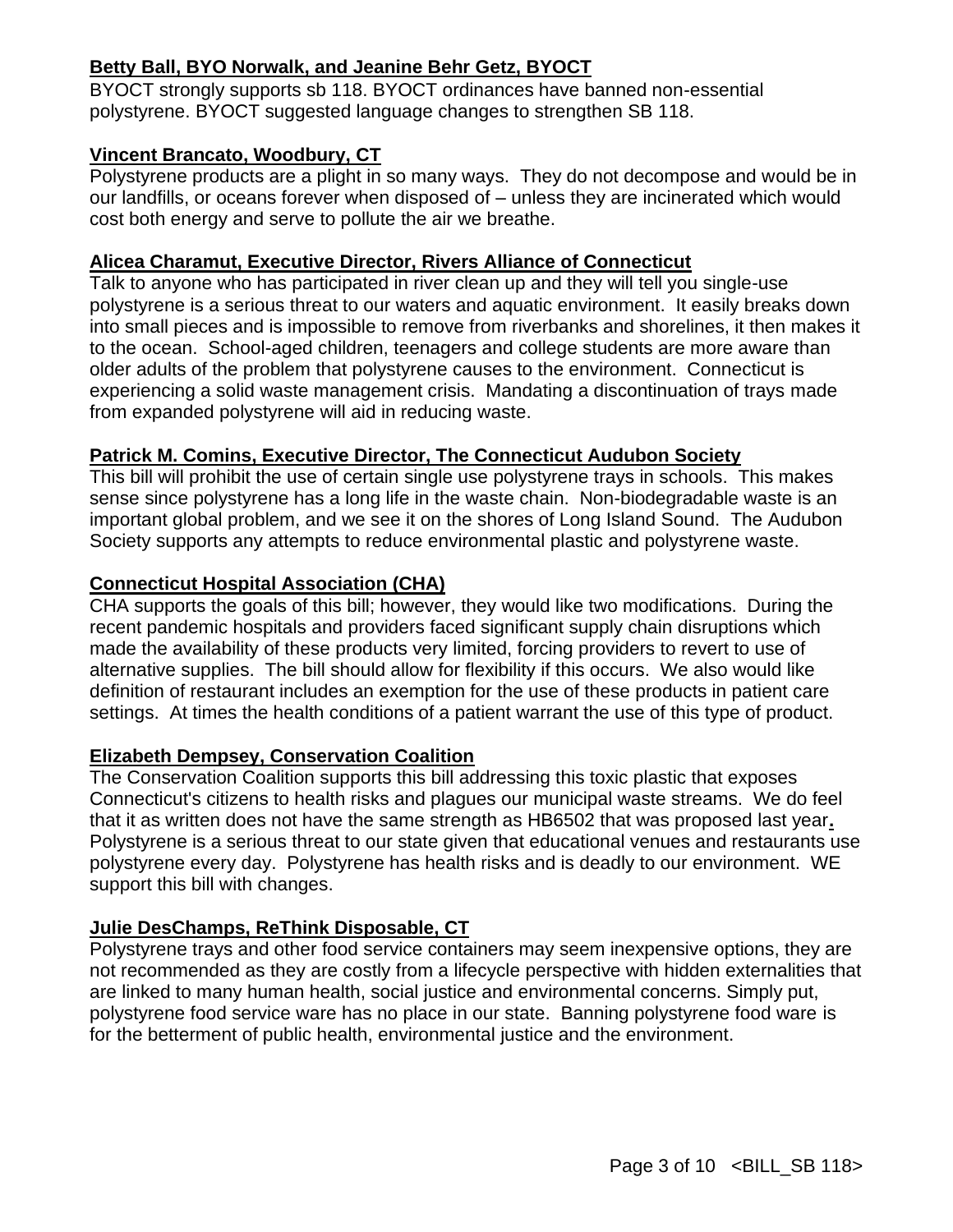### **Dolco Packaging**

Dolco Packaging supports this proposal with one technical modification. On line 45 we respectfully ask to replace the word "sealed with "packaged for shipment".

### **Susan Eastwood, Founder and Chair, Ashford Clean Energy Task Force**

Susan Eastwood, the Founder and Chair of the Ashford Clean Energy Task Force, supports the bill while offering modifications. This important bill would significantly reduce plastics in the waste stream and in the environment. Reducing polystyrene in our waste stream would reduce waste, waste costs, and benefit public health. As written, the bill would cut down on use of polystyrene lunch trays and single use containers. Mrs. Eastwood asks that the bill be expanded to include all non-essential disposable materials made from expanded polystyrene and straws made from petroleum or bio-based plastics. Further, Mrs. Eastwood believes distribution or sale of polystyrene products should be prohibited for all owners or operators of a retail establishment or catering business, State of Connecticut Department or facility, or State sponsored event.

#### **Pam Ferraro**

Mrs. Ferraro supports the bill, stating that discontinuing the use of certain polystyrene trays in schools and certain polystyrene containers for food from restaurants is a no brainer.

#### **Nathan Frohling, Director of External Affairs, Nature Conservancy**

Mr. Frohling, the Director of External Affairs of The Nature Conservancy in Connecticut, supports the bill. The Nature Conservancy in Connecticut (TNC) has consulted with their partners and colleagues, thorough these conversations they understand the serious threat that polystyrene products pose to marine ecosystems, wildlife and human health and the importance of the bill.

#### **Ann Gadwah, Outreach Organizer, Sierra Club Connecticut**

Ms. Gadwah, the outreach organizer of the Sierra Club of Connecticut, supports the bill with recommendations to strengthen and allow for local efforts to further eliminate plastic waste in our communities. Expanded polystyrene (ESP) is not recyclable here in the state and does not break down in the natural environment. Rather it breaks into microplastics and pollutes our waterways, threatening marine life. Many municipalities have already banned ESP containers, including New York State, Groton, Norwalk, Stamford, and Westport. The Sierra Club of Connecticut would like to see the bill improved through inclusion of an expanded definition of polystyrene food service product, amending the statement in section 2 line 20 to July 2023, and ensure that any statewide ban does not preempt municipalities from passing their own stronger policies regarding EPS.

#### **Lauren Gardner**

Lauren Gardner, a graduate student from Simsbury attending UCONN, is in favor of the bill. Polystyrene, also known as Styrofoam, is viewed as a cost-effective material for food service. However, she believes the overall cost of managing its waste and its impact on our environment and our health far outweighs any benefit of the material's use. Polystyrene is not recycled in Connecticut and takes up excessive space in landfills. Mrs. Gardner believes that with readily available, sustainable alternatives, there is no need to continue the use of polystyrene.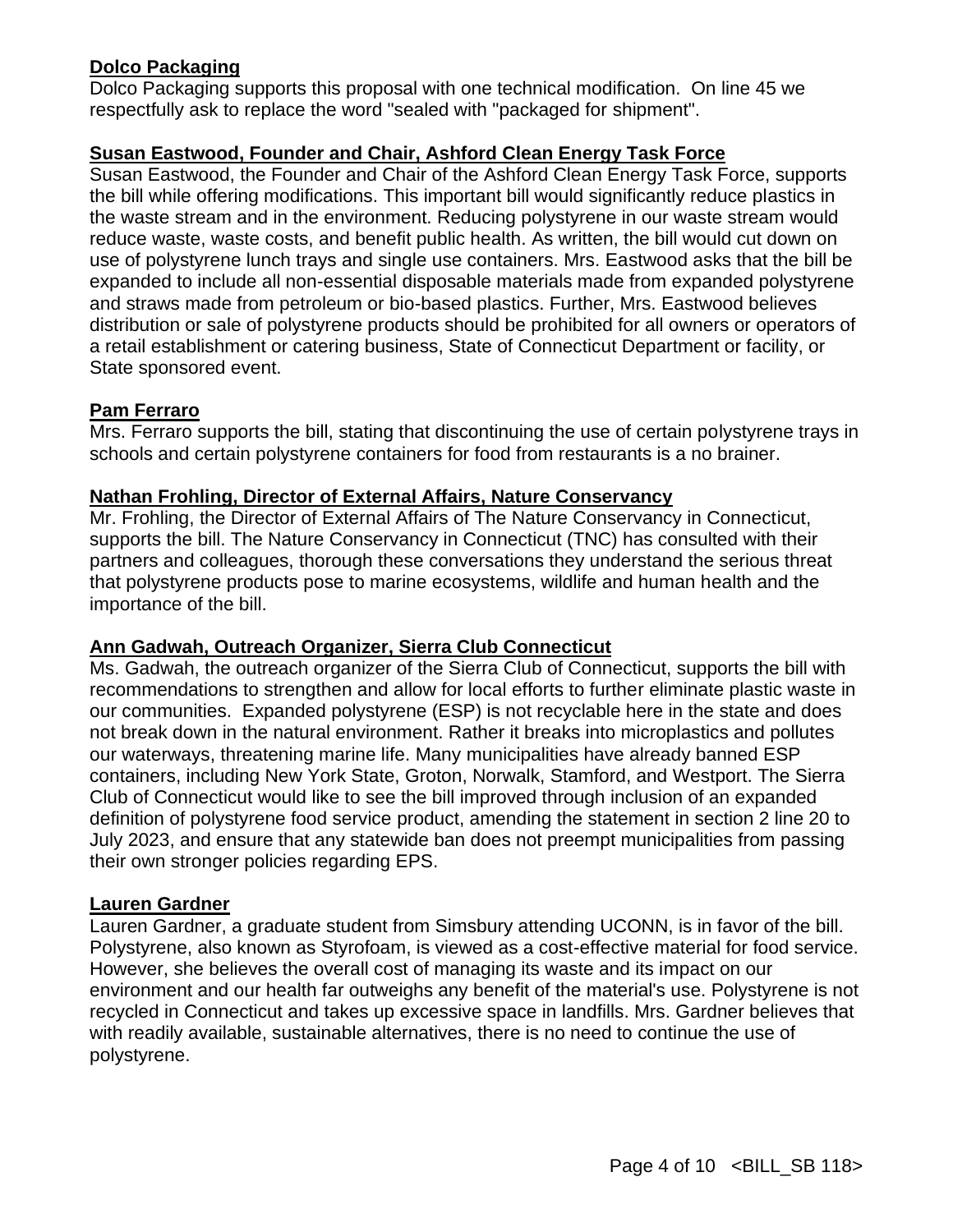### **Annie Hornish, Connecticut Senior State Director, Humane Society of the United States**

Ms. Hornish, on behalf of the Connecticut-based supporters of The Humane Society of the United States, supports the bill. She notes that single use polystyrene containers are detrimental to wildlife and the environment. She also notes that plastic washes into our oceans and break down into microplastics, which are pervasive throughout our ocean ecosystem.

#### **Mari Jackson, Sustainable Trumbull**

Ms. Jackson, a member of the Town of Trumbull's Sustainable Team and the ReThink Disposable CT group, supports the bill. Due to the impending closing of one of the incinerators in the state, we have an opportunity to make changes for reducing waste. She encourages an amendment to the bill be included discontinuing the use of additional singleuse items such as non-essential disposable trays, cups, bowls, lids, sleeves, utensils, plates and hinges or lidded containers made from polystyrene and straws made from petroleum of bio-based plastics.

#### **Michelle Lipar**

Mrs. Lipar testified in support of the bill. She notes the environmental harm of utilizing single use items. Also noted is the impact these items have on human health, noting a 2020 Report on Carcinogens by the US Department of Health and Human Services in which a component of polystyrene was listed as a likely human carcinogen. Mrs. Lipar hopes this year can see the passing of this bill, but that the legislature will continue to act to make environmental stewardship a norm rather than a political debate.

### **Bill Lucey, Long Island Soundkeeper, Save the Sound**

The organization Save the Sound (STS) supports this bill. They expressed how frequent pollution can be found on the beaches and while frequent cleanups of the beach are done, more pollution soon follows. They explain how common polystyrene is found in pollution and how toxic its effects are on marine life, and by passing this bill, it can help to lessen some of those effects stated previously.

### **Katherine Owens, Professor, University of Hartford**

The increase of plastic pollution has grown to an enormous amount, about 350 million tons per year. She believes something needs to be done to reform the systems that handle this waste and one way to start is by reducing polystyrene being used within schools and restaurants.

### **Jason Patlis, President & CEO, The Maritime Aquarium**

They are in support of this bill, as it handles discontinuing products that can be harmful to a variety of marine life and the environment, while at the same time proposing better and cleaner alternatives to use. They go on to explain how plastics is used so much and how it will easily find itself in places that it should not be, such as the ocean. However, if this bill passes, they believe it is an encouraging first step to having a more positive impact on the environment.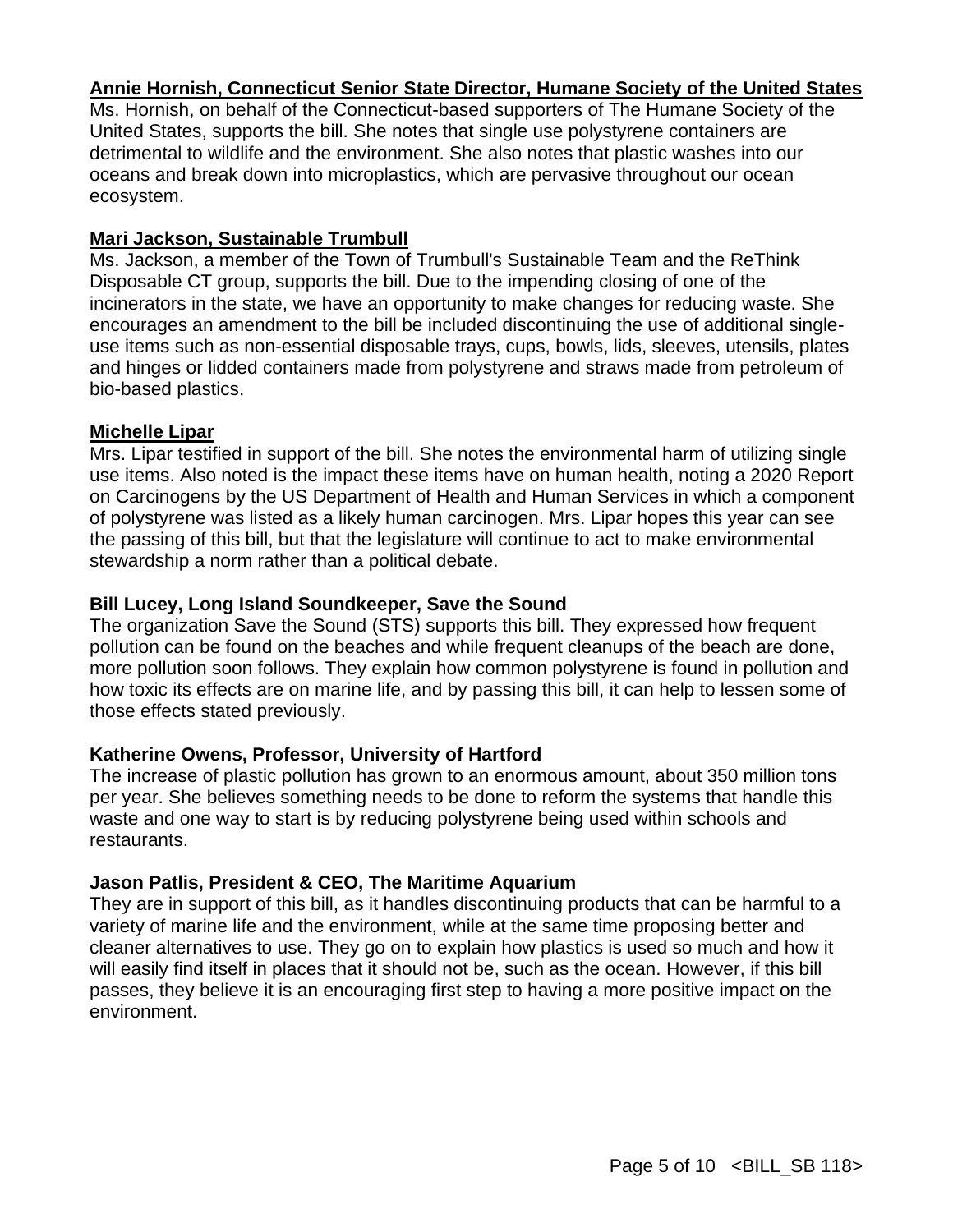### **Chris Phelps, State Director, Environment Connecticut**

There is an increasing number of pollutants in the world every day and by doing so impact not just humanity but the wildlife as well. One of the most toxic forms of plastic pollution is through polystyrene foam (Styrofoam). It breaks apart and can be spread easily as trash, and by passing this bill, it can help greatly reduce that kind of pollution.

#### **Halle L. Pierce**

As polystyrene is not much of a recyclable and does not degrade, she believes this bill can help lessen the issues of overusing toxic foodservice packaging by using more paper and reusable containers these methods would be alternative usages by supporting this bill.

#### **Dave Raunch**

Mr. Raunch is in support of this bill because of the positive impact it can have on improving the environment and how these alternative methods can be less harmful to it.

#### **Lawrence Tang, New Haven, CT**

Abe Baker-Butler testified in strong support of SB 118. Students are put at risk from eating off polystyrene trays. They can also lead to significant irritation and health risks. Polystyrene has extremely harmful environmental impact and should not be used in our state. The manufacturing process also poses a dangerous threat to the city of New Haven due to its location in a low-lying flood zone.

#### **Patricia Taylor, Director of the Plastics and Waste Reduction Project Environment and Human Health, Inc., North Haven, CT**

The Plastics and Waste Reduction Project for Environment and Human Health, Inc testified in full support of SB 118. These products are very harmful and cannot be recycled. EHHI suggested language changed that would prohibit plastic straws and other products to be used with exceptions for specific customer requests. The bill must be effective by no later than July 1, 2023.

#### **Ms. Nancy Urban, West Hartford, CT**

Ms. Urban testified in support of the bill. Polystyrene attracts and hold toxins that can harm marine life. Ms. Urban suggested that the language "Recycling for plastics includes a fuel that is converted to a raw material that is used for the manufacture of new products," should not be included in the bill. This could lead to a demand of single use plastics.

#### **Mrs. Susan VanDerzee, Cromwell, CT**

Mrs. VanDerzee testified in support of the bill. Polystyrene attracts and hold toxins that can harm marine life. Mrs. VanDerzee suggested that the language "Recycling for plastics includes a fuel that is converted to a raw material that is used for the manufacture of new products," should not be included in the bill. This could lead to a demand of single use plastics.

### **Jamila Viandier, Stafford Springs, CT**

Jamila Viandier strongly supports SB 118 and believes it would help eliminate environmental hazards.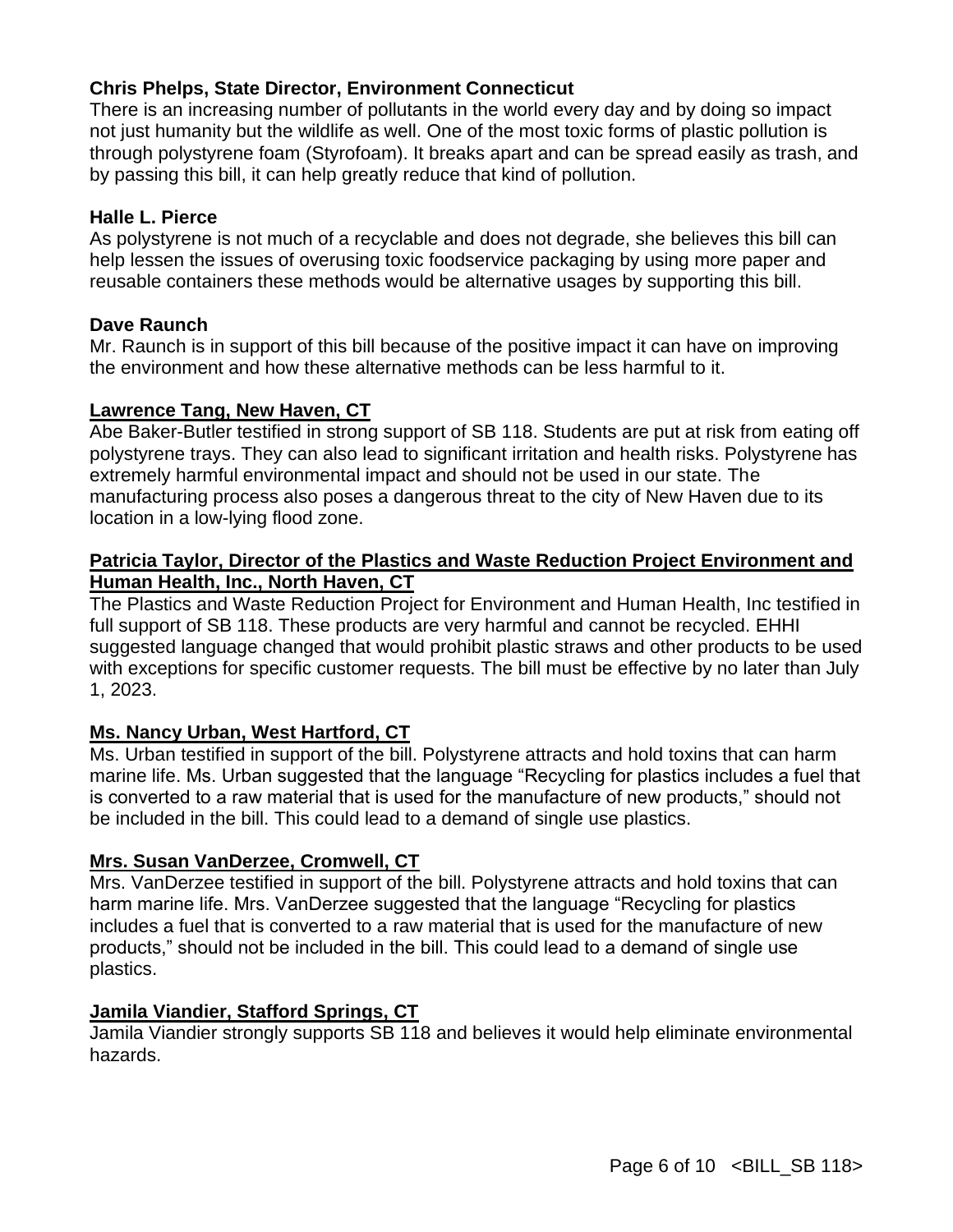### **Svetlana Wasserman, Greenwich, CT**

Svetlana Wasserman supports SB 118. Styrene is harmful and puts students who get free and reduced meals at risk. Polystyrene is not recycled in CT. The state should follow the lead of municipalities that have banned polystyrene.

## **Ms. Susan Yolen, New Haven, CT**

Ms. Yolen testified in support of the bill. Polystyrene attracts and hold toxins that can harm marine life. Ms. Yolen suggested that the language "Recycling for plastics includes a fuel that is converted to a raw material that is used for the manufacture of new products," should not be included in the bill. This could lead to a demand of single use plastics.

### **Ms. Alison Zyla, Clinton, CT**

Ms. Zyla testified in support of the bill. Polystyrene attracts and hold toxins that can harm marine life. Ms. Zyla suggested that the language "Recycling for plastics includes a fuel that is converted to a raw material that is used for the manufacture of new products," should not be included in the bill. This could lead to a demand of single use plastics.

### **Susan Durant, Wallingford, CT**

With all the types of plastic pollution, evidence shows polystyrene has the worst effect on marine life. Polystyrene attracts toxins, which are released when the foam is broken up or ingested by marine life. It is a common pollutant found on Connecticut beaches. There are alternatives that are available, many businesses and institutions have stopped using polystyrene. However, this bill should be approved without the wording, "Recycling for plastics includes a fuel that is converted to a raw material that is used for the manufacture of new products," which could create a market demand for single-use plastics.

The following people also submitted testimony in favor of the bill, noting the same reasoning as Susan Durant:

**Alyssa Benoit, South Windsor, CT Hugh Birdsall, Clinton, CT Diana Blair, Essex, CT Kimberly Birge-Liberman, N. Haven, CT Mx. James Clark, North Haven, CT Jillian Dunham, Sharon, CT Beverly Dunn, Woodbury, CT Kenny Foscue, North Haven, CT Carmela Garofalo, Bloomfield, CT Kathleen Hayes, Guilford, CT Joan Hedquist Glastonbury, CT Scott Hermo, Waterford, CT Tony Gorman, Bolton, CT Shari Guarino, Southington, CT JP, Madison, CT Jeffery Kiernan, Milford, CT Laurie Klein, Hamden, CT Sivaram Kommana, Milford, CT**

**Alice Kosowsky, Hamden, CT BJ Lambert, East Haven, CT Norman LaFleur, East Lyme, CT David Mann, Bloomfield, CT Martin Valerie, Madison, CT Judith Nugent, New Haven, CT Sandra Olsen, Haddam, CT Carole Osborn, Winstead, CT Edward Pawlak, West Hartford, CT Charles Polnitsky, Woodbury, CT Robert Pomroy, Ivoryton, CT Richard Sandella, Guilford, CT Mary Sanders, Hartford, CT John Sargent, Quaker Hill, CT Randi Saslow, Hamden, CT Edith Schade, Mystic, CT Mark Sheehan, Rocky Hill, CT**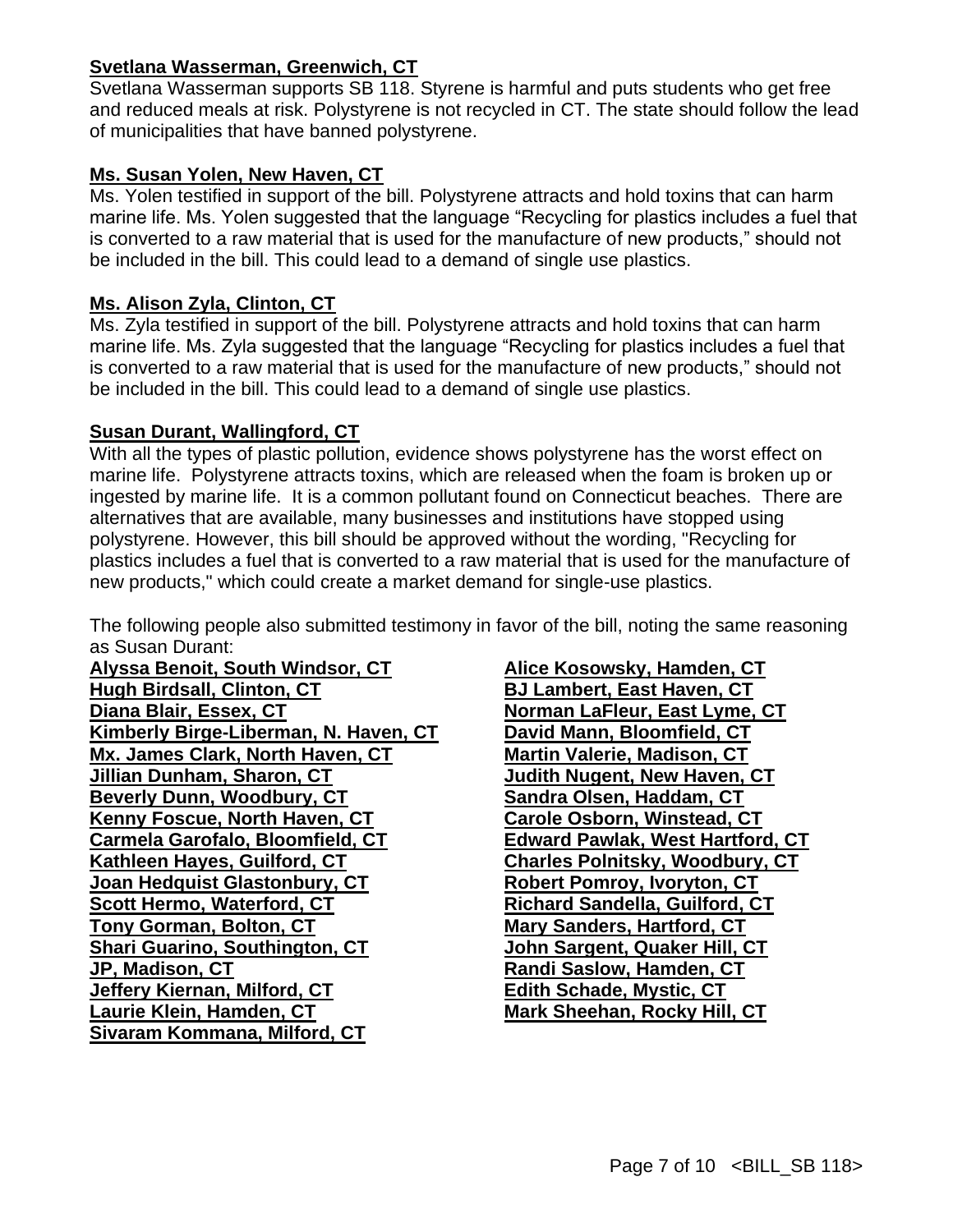The following people submitted testimony in support of the bill, noting polystyrenes toxicity, burden to the CT waste disposal system, and the fact that it has been banned in other states such as Colorado, Maine, and Maryland:

**Logan George Josh Guo Theo Haaks Talia Kolodnik Conrad Lee Isabella Morales Jose Sacrameto Brook Smith Ryan Smith Richard Stanley Julia Sulkowski**

**Tione Hoeckner, Yale Dems Sophie Kane Aparajita Kaphle, Yale Dems**

### **NATURE AND SOURCES OF OPPOSITION:**

#### **Connecticut Association of Boards of Education, Inc.**

The additional expense to utilize paper over Styrofoam is a large expense. Some districts no longer use heavy plastic trays as machinery to wash them have broken down and are too expensive to fix. The cost of being mandated to make this change would affect the cost of meals and would impact families who are struggling to paydown school lunch debt.

#### **Christine Cassidy, Recycling Manager, Dart Container Corporation**

Dart Container is a global manufacturer of foodservice packaging material, including polystyrene, paper, plastic, and compostable products. Dart is actively engaged in recycling, composting, and educating the public on the environment, they are also active members in several organizations to help prevent their products from not being properly disposed of. If this becomes a mandate in the state, restaurants would be forced to switch to a more expensive alternative. In these times, we need to investigate more comprehensive recycling and composting to capture all material which could create more jobs within the state**.**

#### **Connecticut Association of School Business Officials**

CASBO recognizes the importance of dealing with the environment and the use of polystyrene products, however higher costs, supply chain issues and uncertainty regarding the continued Federal funding for school lunch programs still exist, which makes the need for flexibility around this subject extremely important. We also understand that recycling programs for these products are under review and may provide opportunities to deal with this issue. We encourage the Environment Committee explore fully all the opportunities available for recycling. Such steps allow schools to have flexibility and time needed to transition to other products in a sustainable manner.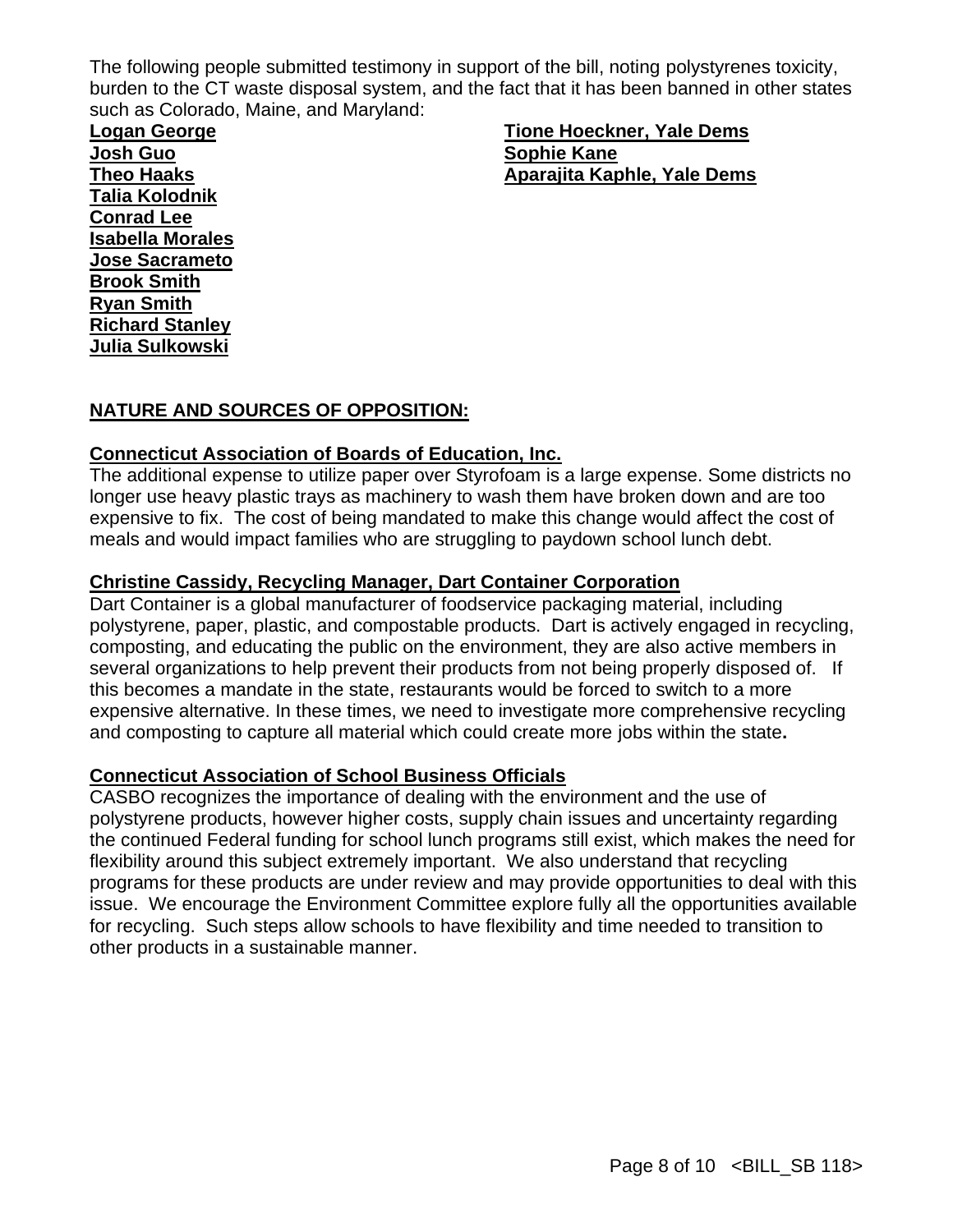### **Scott Dolch, President and CEO, Connecticut Restaurant Association**

Over the past two years, our industry has been devastated by the impact of the pandemic with over 600 restaurants closing in Connecticut and many are struggling to stay afloat. Many restaurants have made the transition to other more environmentally friendly to-go containers on their own and others are struggling to find an alternative. While we appreciate the intent of the proposal, we know that this language would have a significant financial burden aimed directly at the restaurant industry where so many are trying to remain open.

### **Danielle Fortunato, Director of State Government Affairs, Plastics Industry Association**

Danielle Fortunato, the Director of State Government Affairs for the Plastics Industry Association (PLASTICS), opposes the bill. PLASTICS is the only trade association that represents the entire supply chain of manufacturers of all plastic products and packaging. They are committed to manufacturing products that meet the environmental, social, and business needs of consumers. PLASTICS believes that as written, the legislation wrongly targets the use of expanded polystyrene items in schools and restaurants. Alternative products cost more for small businesses, have adverse environmental impacts as more resources are used and more carbon is emitted, and there is a lacking infostructure for popular alternatives like compostable. They provide an explanation of the potential fiscal impact, referring to a study out of Pennsylvania. PLASTICS believes that the true solution comes from investment in recycling infrastructure and building end markets for recyclable material. PLASTICS is happy to work with the committee to advance reforms that can bring lasting

#### **Steven Lake, Plant Manager, Americas Styrenics**

Mr. Lake, on behalf of Americas Styrenics (AmSty), opposes the bill. AmSty believes the best path forward is recycling rather than plastics prohibition. They believe that polystyrene packaging enables restaurants to serve customers safely and affordably, in a time when businesses are strained in every way. He also notes that all polystyrene products are infinitely recyclable, so they do not need to be landfilled.

### **Kate Murphy, President & Food Service Director, School Nutrition Association of Connecticut**

They are in opposition of the bill due to reusable trays and other forms of trays other than Styrofoam are not always an option. Some schools would not be able to house an acceptable amount for students due to lack of utility resources or space. solutions to shared goals of sustainability.